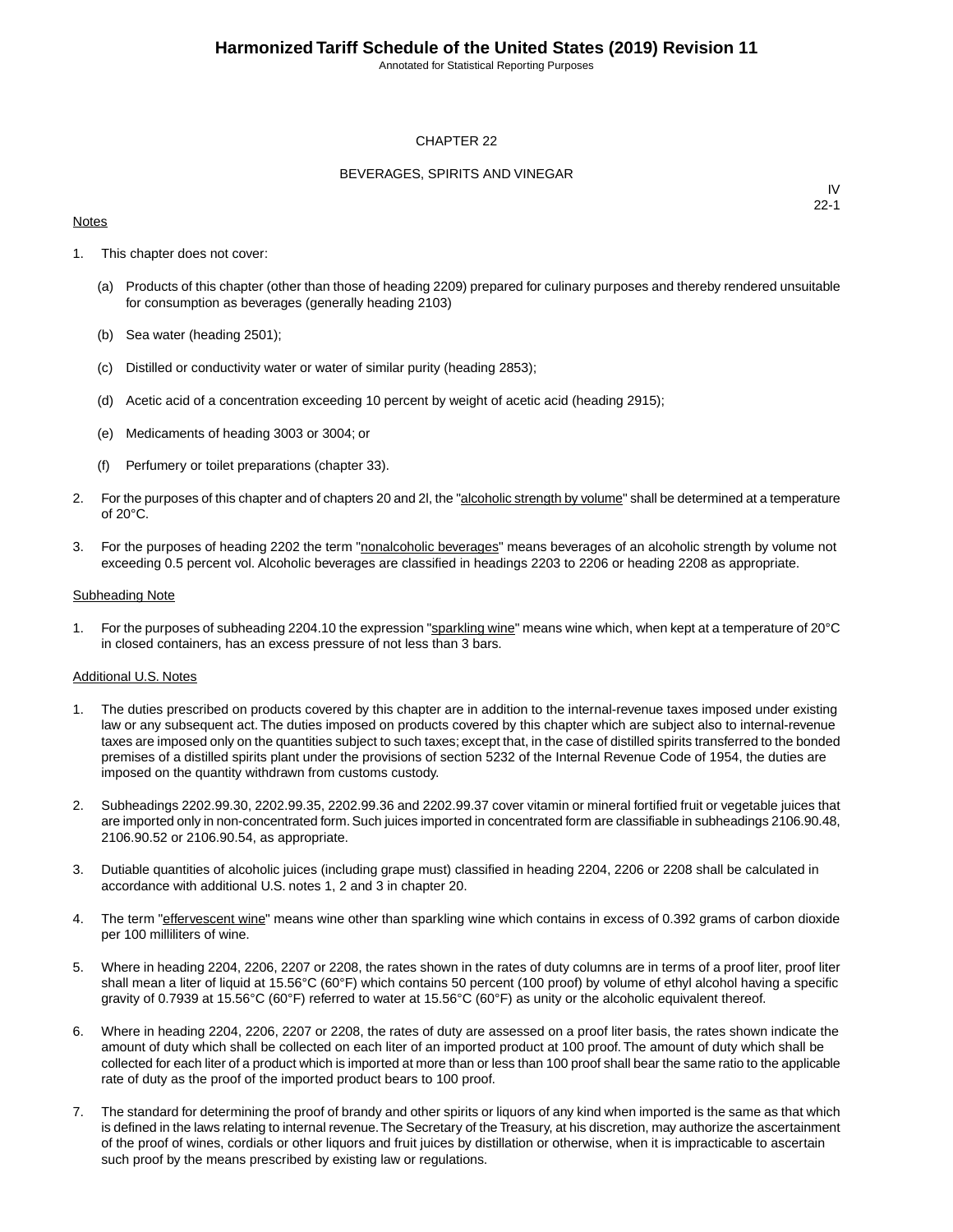Annotated for Statistical Reporting Purposes

Additional U.S. Notes (con.) IV 22-2

- 8. Provisions for the free entry of certain samples of alcoholic beverages are covered by subheading 9811.00.20 of chapter 98.
- 9. For the purposes of heading 2209, the standard proof of vinegar is 4 percent by weight of acetic acid.

#### **Statistical Note**

- 1. The unit of quantity "kg cmsc" (kilograms cows' milk solids content) includes all cows' milk components other than water.
- 2. For a list of approved standards for "Certified organic", see General Statistical Note 6.
- 3. For the purposes of statistical reporting number 2206.00.1510, "hard cider" refers to a fermented beverage containing not more than 0.64 grams of carbon dioxide per 100 milliliters, derived from apples, pears or their concentrates, with no other fruit product or flavoring, and containing greater than 0.5 percent and less than 8.5 percent alcohol by volume.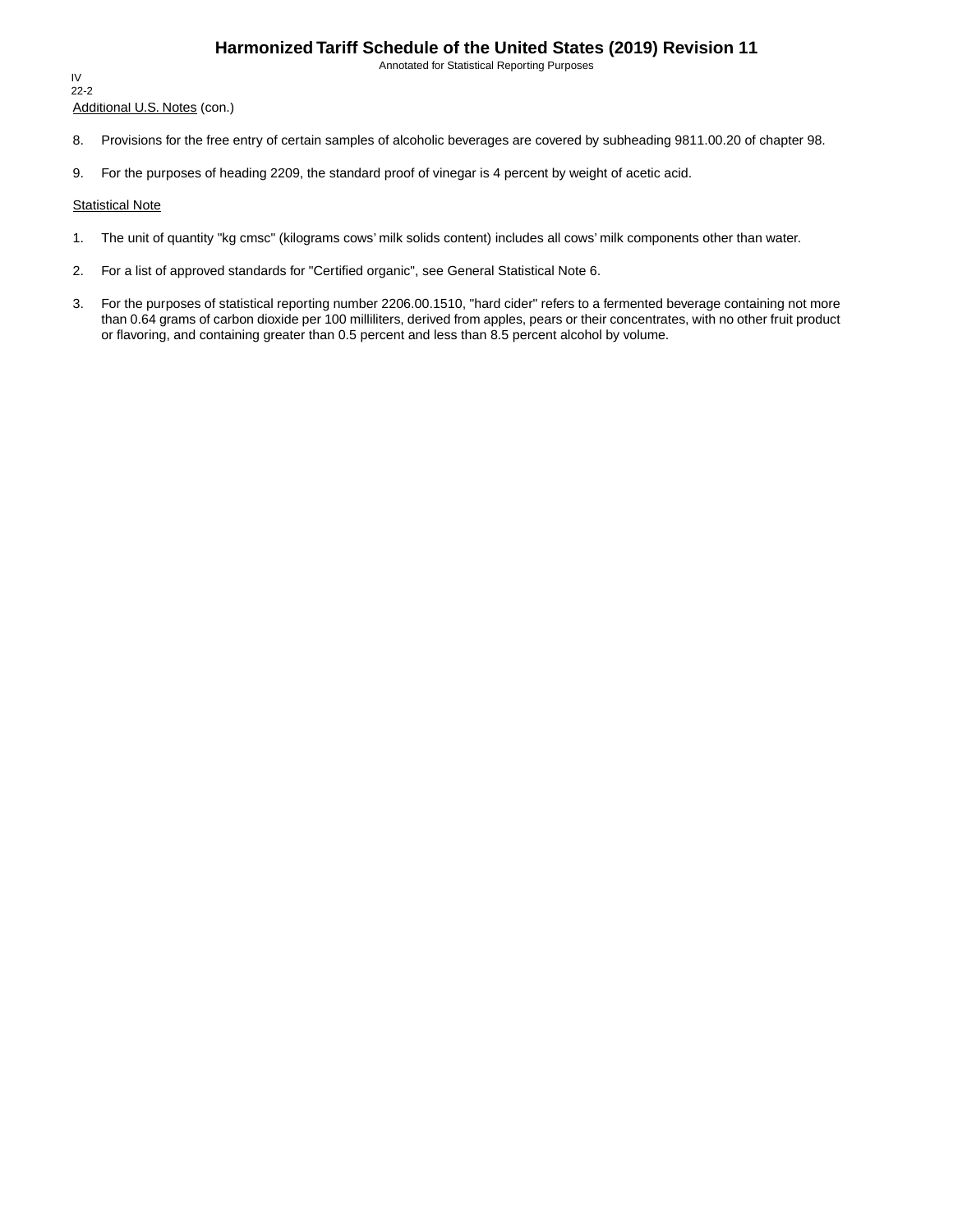Annotated for Statistical Reporting Purposes

| Heading/           | <b>Stat</b> |                                                                                                                                                                                                                                                                                 | Unit                  |                              | Rates of Duty                                                                                   |                |
|--------------------|-------------|---------------------------------------------------------------------------------------------------------------------------------------------------------------------------------------------------------------------------------------------------------------------------------|-----------------------|------------------------------|-------------------------------------------------------------------------------------------------|----------------|
| Subheading         | Suf-<br>fix | Article Description                                                                                                                                                                                                                                                             | of<br>Quantity        | General                      | 1                                                                                               | $\overline{2}$ |
| 2201               |             | Waters, including natural or artificial mineral waters and<br>aerated waters, not containing added sugar or other                                                                                                                                                               |                       |                              | Special                                                                                         |                |
| 2201.10.00 00      |             | sweetening matter nor flavored; ice and snow:                                                                                                                                                                                                                                   |                       | $0.26$ ¢/liter $\frac{1}{2}$ | Free (A*, AU, BH,<br>CA, CL, CO, D, E,<br>IL, JO, KR, MA,<br>MX, OM, P, PA,<br>PE, SG)          | 2.6¢/liter     |
| 2201.90.00 00      |             |                                                                                                                                                                                                                                                                                 |                       |                              |                                                                                                 | Free           |
| 2202<br>2202.10.00 |             | Waters, including mineral waters and aerated waters,<br>containing added sugar or other sweetening matter or flavored,<br>and other nonalcoholic beverages, not including fruit or<br>vegetable juices of heading 2009:<br>Waters, including mineral waters and aerated waters, |                       |                              |                                                                                                 |                |
|                    |             | containing added sugar or other sweetening matter or                                                                                                                                                                                                                            | .                     | $0.2$ ¢/liter $^{1/2}$       | Free (A*, AU, BH,<br>CA, CL, CO, D, E,<br>IL, JO, KR, MA,<br>MX, OM, P, PA,<br>PE, SG)          | 4¢/liter       |
|                    | 20<br>40    | Carbonated soft drinks:<br>Containing high-intensity sweeteners (e.g.,                                                                                                                                                                                                          |                       |                              |                                                                                                 |                |
|                    | 60          |                                                                                                                                                                                                                                                                                 |                       |                              |                                                                                                 |                |
| 2202.91.00         | 00          | Other:                                                                                                                                                                                                                                                                          |                       | 0.2¢/liter                   | Free (A*, AU, BH,<br>CA, CL, CO, D, E,<br>IL, JO, KR, MA,<br>MX, OM, P, PA,<br>PE, SG)          | 4¢/liter       |
| 2202.99            |             | Other:                                                                                                                                                                                                                                                                          |                       |                              |                                                                                                 |                |
| 2202.99.10 00      |             | Milk-based drinks:                                                                                                                                                                                                                                                              | liters 17%<br>kg cmsc |                              | Free (A+, BH, CA,<br>CL, CO, D, E, IL,<br>JO, KR, MA, MX,<br>OM, P, PA, PE,<br>SG)<br>2.7% (AU) | 20%            |
|                    |             |                                                                                                                                                                                                                                                                                 |                       |                              |                                                                                                 |                |
|                    |             |                                                                                                                                                                                                                                                                                 |                       |                              |                                                                                                 |                |
|                    |             |                                                                                                                                                                                                                                                                                 |                       |                              |                                                                                                 |                |
|                    |             |                                                                                                                                                                                                                                                                                 |                       |                              |                                                                                                 |                |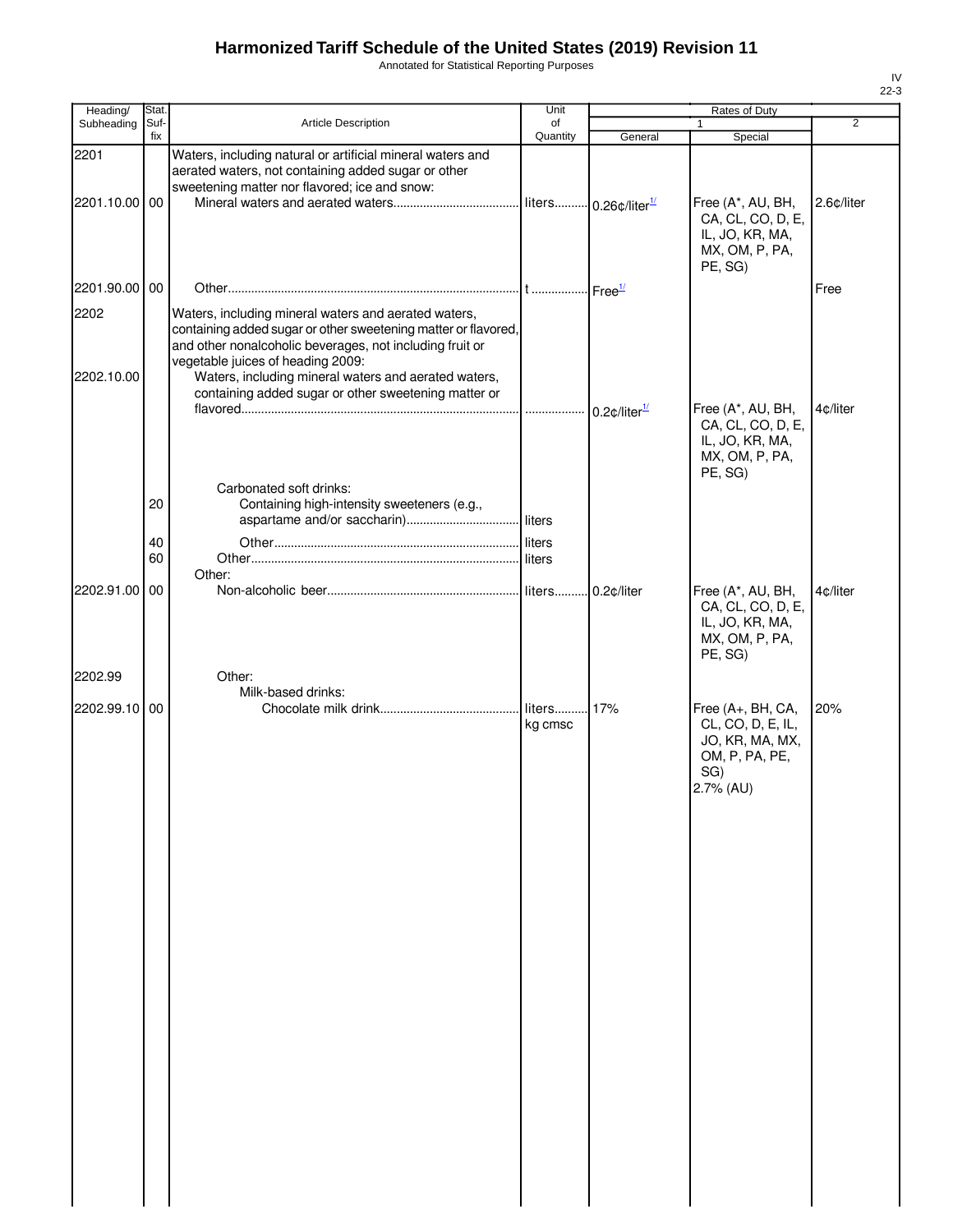Annotated for Statistical Reporting Purposes

| Heading/                         | Stat.       |                                                                                                                                                                                                                                                                                                         | Unit               |                                           | <b>Rates of Duty</b>                                                                                                                                                                                                                                                                                                                      |                                        |
|----------------------------------|-------------|---------------------------------------------------------------------------------------------------------------------------------------------------------------------------------------------------------------------------------------------------------------------------------------------------------|--------------------|-------------------------------------------|-------------------------------------------------------------------------------------------------------------------------------------------------------------------------------------------------------------------------------------------------------------------------------------------------------------------------------------------|----------------------------------------|
| Subheading                       | Suf-<br>fix | Article Description                                                                                                                                                                                                                                                                                     | of<br>Quantity     | General                                   | 1<br>Special                                                                                                                                                                                                                                                                                                                              | $\overline{2}$                         |
| 2202 (con.)<br>2202.99<br>(con.) |             | Waters, including mineral waters and aerated waters,<br>containing added sugar or other sweetening matter or flavored,<br>and other nonalcoholic beverages, not including fruit or<br>vegetable juices of heading 2009: (con.)<br>Other: (con.)<br>Other: (con.)<br>Milk-based drinks: (con.)<br>Other: |                    |                                           |                                                                                                                                                                                                                                                                                                                                           |                                        |
| 2202.99.22 00                    |             | Described in general note 15 of the tariff<br>schedule and entered pursuant to its                                                                                                                                                                                                                      | liters 17.5%<br>kg |                                           | Free (A+, AU, BH,<br>CA, CL, CO, D, E,<br>IL, JO, KR, MA,<br>MX, OM, P, PA,<br>PE, SG)                                                                                                                                                                                                                                                    | 35%                                    |
| 2202.99.24 00                    |             | Described in additional U.S. note 10 to<br>chapter 4 and entered pursuant to its                                                                                                                                                                                                                        | liters 17.5%<br>kg |                                           | Free (A+, AU, BH,<br>CA, CL, CO, D, E,<br>IL, JO, KR, MA,<br>OM, P, PA, PE,<br>SG)                                                                                                                                                                                                                                                        | 35%                                    |
| 2202.99.28 00                    |             |                                                                                                                                                                                                                                                                                                         | liters<br>kg       | . 23.5¢/liter +<br>$14.9\%$ <sup>2/</sup> | Free (BH, CL, JO,<br>MX, OM, SG)<br>4.7¢/liter + 2.9%<br>(PA)<br>14.1¢/liter + 8.9%<br>(P)<br>See 9912.04.30,<br>9912.04.54 (MA)<br>See 9913.04.25<br>(AU)<br>See 9915.04.30,<br>9915.04.54,<br>9915.04.78 (P+)<br>See 9917.04.20,<br>9917.04.40 (PE)<br>See 9918.04.60,<br>9918.04.80 (CO)<br>See 9920.04.10,<br>9920.04.30 $(KR)^{2/2}$ | 27.6¢/liter+<br>$17.5\%$ <sup>2/</sup> |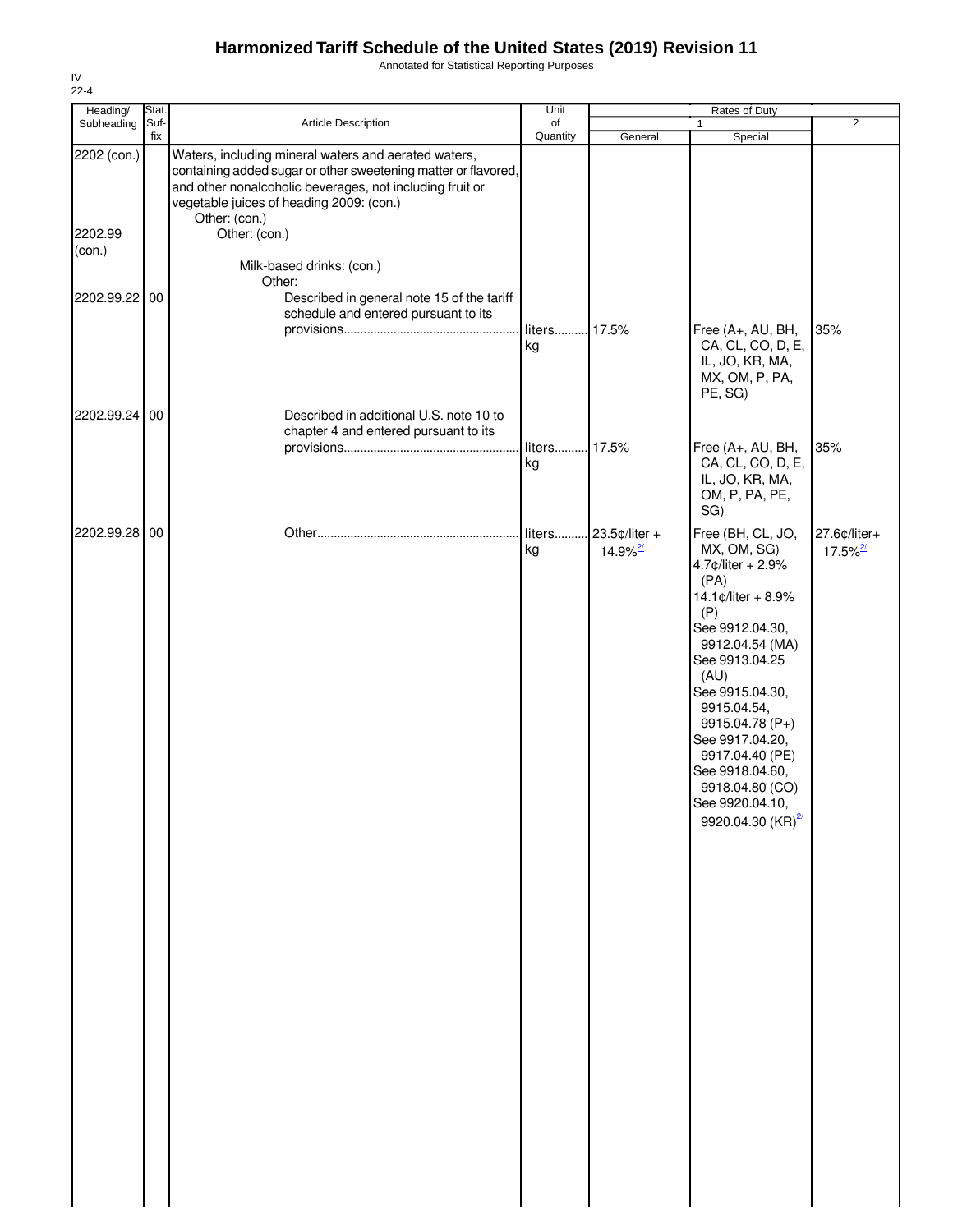Annotated for Statistical Reporting Purposes

| Heading/          | <b>Stat</b> |                                                                                                                                                                                                                                | Unit     |                                                                                    | Rates of Duty                                                                                                                                                   |                                                                         |
|-------------------|-------------|--------------------------------------------------------------------------------------------------------------------------------------------------------------------------------------------------------------------------------|----------|------------------------------------------------------------------------------------|-----------------------------------------------------------------------------------------------------------------------------------------------------------------|-------------------------------------------------------------------------|
| Subheading        | Suf-<br>fix | <b>Article Description</b>                                                                                                                                                                                                     | of       |                                                                                    | 1                                                                                                                                                               | $\overline{2}$                                                          |
| 2202 (con.)       |             | Waters, including mineral waters and aerated waters,<br>containing added sugar or other sweetening matter or flavored,<br>and other nonalcoholic beverages, not including fruit or<br>vegetable juices of heading 2009: (con.) | Quantity | General                                                                            | Special                                                                                                                                                         |                                                                         |
| 2202.99<br>(con.) |             | Other: (con.)<br>Other: (con.)<br>Fruit or vegetable juices, fortified with vitamins or                                                                                                                                        |          |                                                                                    |                                                                                                                                                                 |                                                                         |
|                   |             | minerals:<br>Orange juice:                                                                                                                                                                                                     |          |                                                                                    |                                                                                                                                                                 |                                                                         |
| 2202.99.30        | 00          | Not made from a juice having a degree of<br>concentration of 1.5 or more (as<br>determined before correction to the                                                                                                            |          |                                                                                    |                                                                                                                                                                 |                                                                         |
|                   |             |                                                                                                                                                                                                                                |          |                                                                                    | Free (A+, AU, BH,<br>CA, CL, CO, D, E,<br>IL, JO, KR, MX,<br>OM, P, PA, PE,<br>SG)<br>0.3¢/liter (MA)                                                           | 18¢/liter                                                               |
| 2202.99.35 00     |             |                                                                                                                                                                                                                                |          | liters 7.85¢/liter <sup>1/</sup>                                                   | Free (A+, BH, CA,<br>CL, CO, D, E, IL,<br>JO, KR, MX, OM,<br>P, PA, PE, SG)<br>0.5¢/liter (MA)<br>1.2¢/liter (AU)                                               | 18¢/liter                                                               |
| 2202.99.36 00     |             | Other:<br>Juice of any single fruit or vegetable liters                                                                                                                                                                        |          | The rate<br>applicable to<br>the natural juice<br>in heading<br>2009 <sup>1/</sup> | Free (AU, BH, CA,<br>CL, CO, D, E, IL,<br>JO, KR, MA, MX,<br>OM, P, PA, PE,<br>SG)<br>The rate applicable<br>to the natural juice<br>in heading 2009<br>$(A^*)$ | The rate<br>applicable to<br>the natural<br>juice in<br>heading<br>2009 |
| 2202.99.37        | 00          |                                                                                                                                                                                                                                | liters   | The rate<br>applicable to<br>the natural juice<br>in heading<br>2009 <sup>1/</sup> | Free (BH, CA, CL,<br>CO, D, E, IL, JO,<br>KR, MA, MX, OM,<br>P, PA, PE, SG)<br>The rate applicable<br>to the natural juice<br>in heading 2009                   | The rate<br>applicable to<br>the natural<br>juice in<br>heading<br>2009 |
| 2202.99.90 00     |             |                                                                                                                                                                                                                                | liters   | $0.2$ ¢/liter $^{1/2}$                                                             | $(A^*, AU)$<br>Free (A*, AU, BH,<br>CA, CL, CO, D, E,<br>IL, JO, KR, MA,<br>MX, OM, P, PA,<br>PE, SG)                                                           | 4¢/liter                                                                |
| 2203.00.00        | 30          | In containers each holding not over 4 liters:                                                                                                                                                                                  |          | Free $\frac{3/1}{2}$                                                               |                                                                                                                                                                 | 13.2 $\text{c/liter}^{\frac{3}{2}}$                                     |
|                   | 60<br>90    |                                                                                                                                                                                                                                |          |                                                                                    |                                                                                                                                                                 |                                                                         |
|                   |             |                                                                                                                                                                                                                                |          |                                                                                    |                                                                                                                                                                 |                                                                         |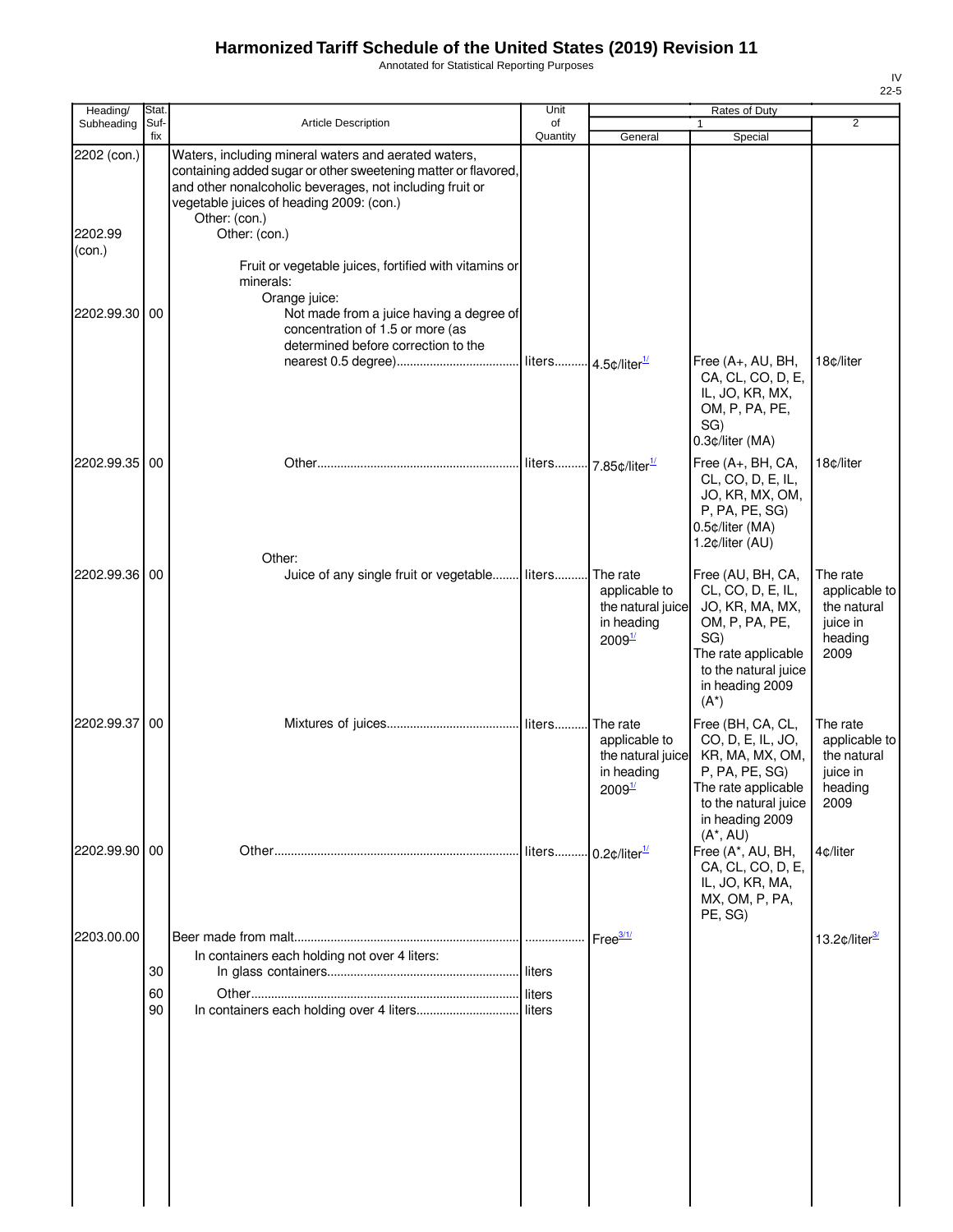Annotated for Statistical Reporting Purposes

| $22-6$        |               |                                                                                                                                          |            |                 |                                                                                                               |                              |
|---------------|---------------|------------------------------------------------------------------------------------------------------------------------------------------|------------|-----------------|---------------------------------------------------------------------------------------------------------------|------------------------------|
| Heading/      | Stat.<br>Suf- |                                                                                                                                          | Unit<br>of |                 | Rates of Duty<br>$\mathbf{1}$                                                                                 | $\overline{2}$               |
| Subheading    | fix           | Article Description                                                                                                                      | Quantity   | General         | Special                                                                                                       |                              |
| 2204          |               | Wine of fresh grapes, including fortified wines; grape must<br>other than that of heading 2009:                                          |            |                 |                                                                                                               |                              |
| 2204.10.00    |               |                                                                                                                                          |            | 19.8¢/liter4/1/ | Free (A*, AU, BH,<br>CA, CL, CO, D, E,<br>IL, KR, MA, MX,<br>OM, P, PA, PE,<br>SG)                            | $$1.59$ /liter <sup>4/</sup> |
|               | 30            |                                                                                                                                          |            |                 | 8.8¢/liter (JO) <sup>4/</sup>                                                                                 |                              |
|               | 65            | Valued over \$1.59/liter:                                                                                                                |            |                 |                                                                                                               |                              |
|               | 75            |                                                                                                                                          | liters     |                 |                                                                                                               |                              |
| 2204.21       |               | Other wine; grape must with fermentation prevented or<br>arrested by the addition of alcohol:<br>In containers holding 2 liters or less: |            |                 |                                                                                                               |                              |
| 2204.21.20 00 |               |                                                                                                                                          |            |                 | Free (A+, AU, BH,<br>CA, CL, CO, D, E,<br>IL, KR, MA, MX,<br>OM, P, PA, PE,<br>SG)<br>8.8¢/liter $(JO)^{4/2}$ | \$1.59/liter <sup>4/</sup>   |
|               |               |                                                                                                                                          |            |                 |                                                                                                               |                              |
|               |               |                                                                                                                                          |            |                 |                                                                                                               |                              |
|               |               |                                                                                                                                          |            |                 |                                                                                                               |                              |
|               |               |                                                                                                                                          |            |                 |                                                                                                               |                              |
|               |               |                                                                                                                                          |            |                 |                                                                                                               |                              |
|               |               |                                                                                                                                          |            |                 |                                                                                                               |                              |
|               |               |                                                                                                                                          |            |                 |                                                                                                               |                              |
|               |               |                                                                                                                                          |            |                 |                                                                                                               |                              |
|               |               |                                                                                                                                          |            |                 |                                                                                                               |                              |

IV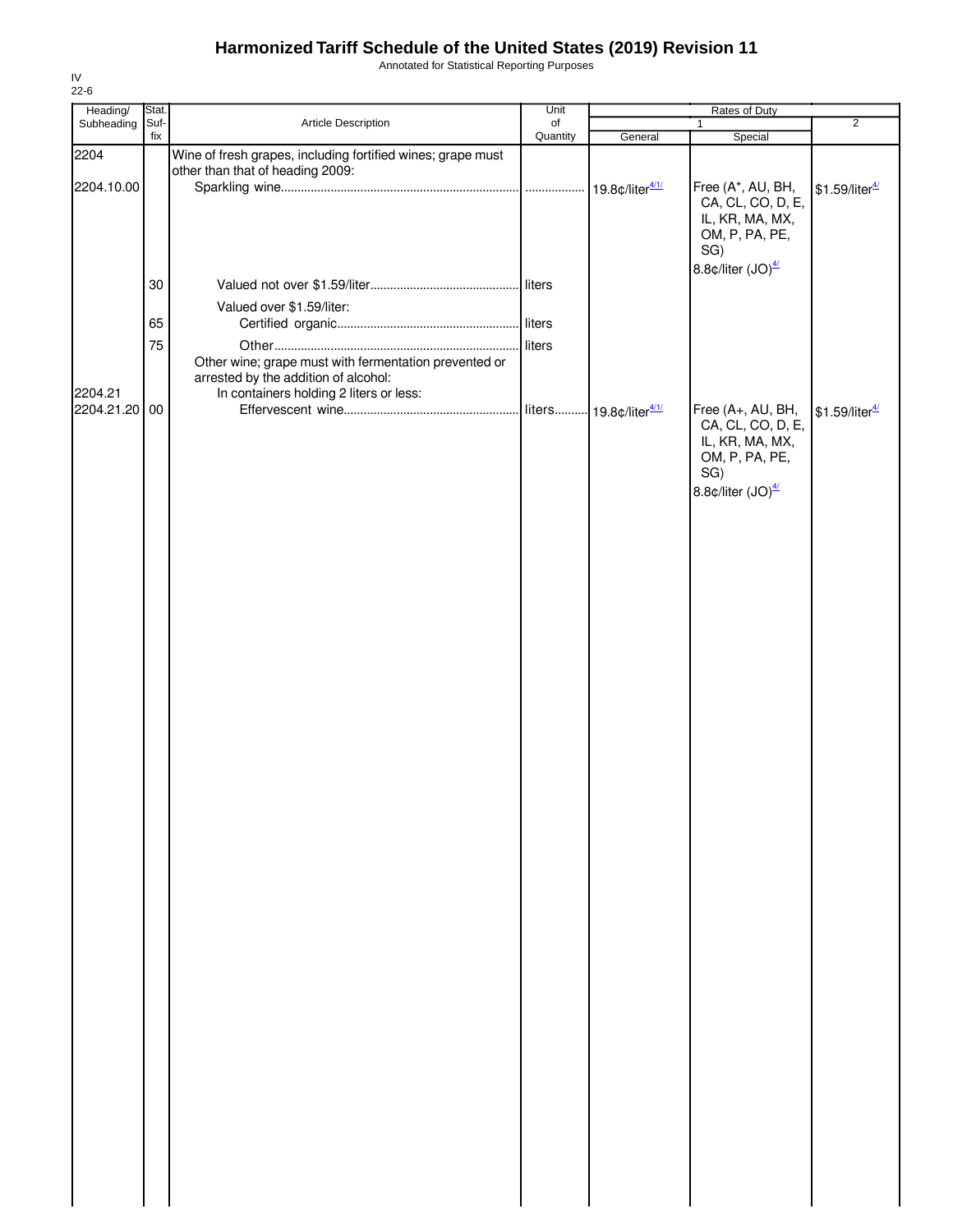Annotated for Statistical Reporting Purposes

| Heading/                         | Stat.       |                                                                                                                                                                                                                                                                                                                           | Unit           |                                             | Rates of Duty                                                                                                                            |                                              |
|----------------------------------|-------------|---------------------------------------------------------------------------------------------------------------------------------------------------------------------------------------------------------------------------------------------------------------------------------------------------------------------------|----------------|---------------------------------------------|------------------------------------------------------------------------------------------------------------------------------------------|----------------------------------------------|
| Subheading                       | Suf-<br>fix | <b>Article Description</b>                                                                                                                                                                                                                                                                                                | of<br>Quantity | General                                     | 1<br>Special                                                                                                                             | $\overline{2}$                               |
| 2204 (con.)<br>2204.21<br>(con.) |             | Wine of fresh grapes, including fortified wines; grape must<br>other than that of heading 2009: (con.)<br>Other wine; grape must with fermentation prevented or<br>arrested by the addition of alcohol: (con.)<br>In containers holding 2 liters or less: (con.)<br>Other:<br>Of an alcoholic strength by volume not over |                |                                             |                                                                                                                                          |                                              |
| 2204.21.30 00                    |             | 14 percent vol.:<br>If entitled under regulations of the United<br>States Internal Revenue Service to a type<br>designation which includes the name<br>"Tokay" and if so designated on the                                                                                                                                |                |                                             |                                                                                                                                          |                                              |
|                                  |             |                                                                                                                                                                                                                                                                                                                           |                | liters 6.3¢/liter4/1/                       | Free (A, AU, BH,<br>CA, CL, CO, D, E,<br>IL, KR, MA, MX,<br>OM, P, PA, PE,<br>SG)<br>2.8¢/liter $(JO)4/2$                                | 33¢/liter <sup>4/</sup>                      |
| 2204.21.50                       |             |                                                                                                                                                                                                                                                                                                                           |                | 6.3 $\text{\degree}$ /liter $\frac{4/1}{1}$ | Free (A+, AU, BH,<br>CA, CL, CO, D, E,<br>IL, KR, MA, MX,<br>OM, P, PA, PE,<br>SG)<br>2.8 $\text{\textdegree}$ /liter (JO) $\frac{4}{2}$ | 33¢/liter <sup>4/</sup>                      |
|                                  |             | Valued not over \$1.05/liter:                                                                                                                                                                                                                                                                                             |                |                                             |                                                                                                                                          |                                              |
|                                  | 05          |                                                                                                                                                                                                                                                                                                                           | liters         |                                             |                                                                                                                                          |                                              |
|                                  | 15          |                                                                                                                                                                                                                                                                                                                           | liters         |                                             |                                                                                                                                          |                                              |
|                                  | 25          | Valued over \$1.05/liter:                                                                                                                                                                                                                                                                                                 | liters         |                                             |                                                                                                                                          |                                              |
|                                  | 28          |                                                                                                                                                                                                                                                                                                                           | liters         |                                             |                                                                                                                                          |                                              |
|                                  |             | Other:<br>Red:                                                                                                                                                                                                                                                                                                            |                |                                             |                                                                                                                                          |                                              |
|                                  | 35          | Certified Organic liters                                                                                                                                                                                                                                                                                                  |                |                                             |                                                                                                                                          |                                              |
|                                  | 40          | Other                                                                                                                                                                                                                                                                                                                     | liters         |                                             |                                                                                                                                          |                                              |
|                                  | 50          | White:<br>Certified Organic liters                                                                                                                                                                                                                                                                                        |                |                                             |                                                                                                                                          |                                              |
|                                  | 55          |                                                                                                                                                                                                                                                                                                                           |                |                                             |                                                                                                                                          |                                              |
|                                  | 60          |                                                                                                                                                                                                                                                                                                                           |                |                                             |                                                                                                                                          |                                              |
|                                  |             | Of an alcoholic strength by volume over 14                                                                                                                                                                                                                                                                                |                |                                             |                                                                                                                                          |                                              |
| 2204.21.60 00                    |             | percent vol.:<br>If entitled under regulations of the United<br>States Internal Revenue Service to a type<br>designation which includes the name<br>"Marsala" and if so designated on the                                                                                                                                 |                |                                             |                                                                                                                                          |                                              |
|                                  |             |                                                                                                                                                                                                                                                                                                                           |                | liters 5.3¢/liter4/1/                       | Free (A, AU, BH,<br>CA, CL, CO, D, E,<br>IL, KR, MA, MX,<br>OM, P, PA, PE,<br>SG)                                                        | 33 $\text{\textdegree}/$ liter $\frac{4}{2}$ |
| 2204.21.80                       |             |                                                                                                                                                                                                                                                                                                                           |                | 16.9¢/liter4/1/                             | 2.3 $\phi$ /liter (JO) $\frac{4}{2}$<br>Free (A*, AU, BH,                                                                                | 33¢/liter <sup>4/</sup>                      |
|                                  |             |                                                                                                                                                                                                                                                                                                                           |                |                                             | CA, CL, CO, D, E,<br>IL, KR, MA, MX,<br>OM, P, PA, PE,<br>SG)<br>7.5 $\text{\textdegree}$ /liter (JO) $\frac{4}{2}$                      |                                              |
|                                  | 30          |                                                                                                                                                                                                                                                                                                                           | liters         |                                             |                                                                                                                                          |                                              |
|                                  | 60          |                                                                                                                                                                                                                                                                                                                           | liters         |                                             |                                                                                                                                          |                                              |
|                                  |             |                                                                                                                                                                                                                                                                                                                           |                |                                             |                                                                                                                                          |                                              |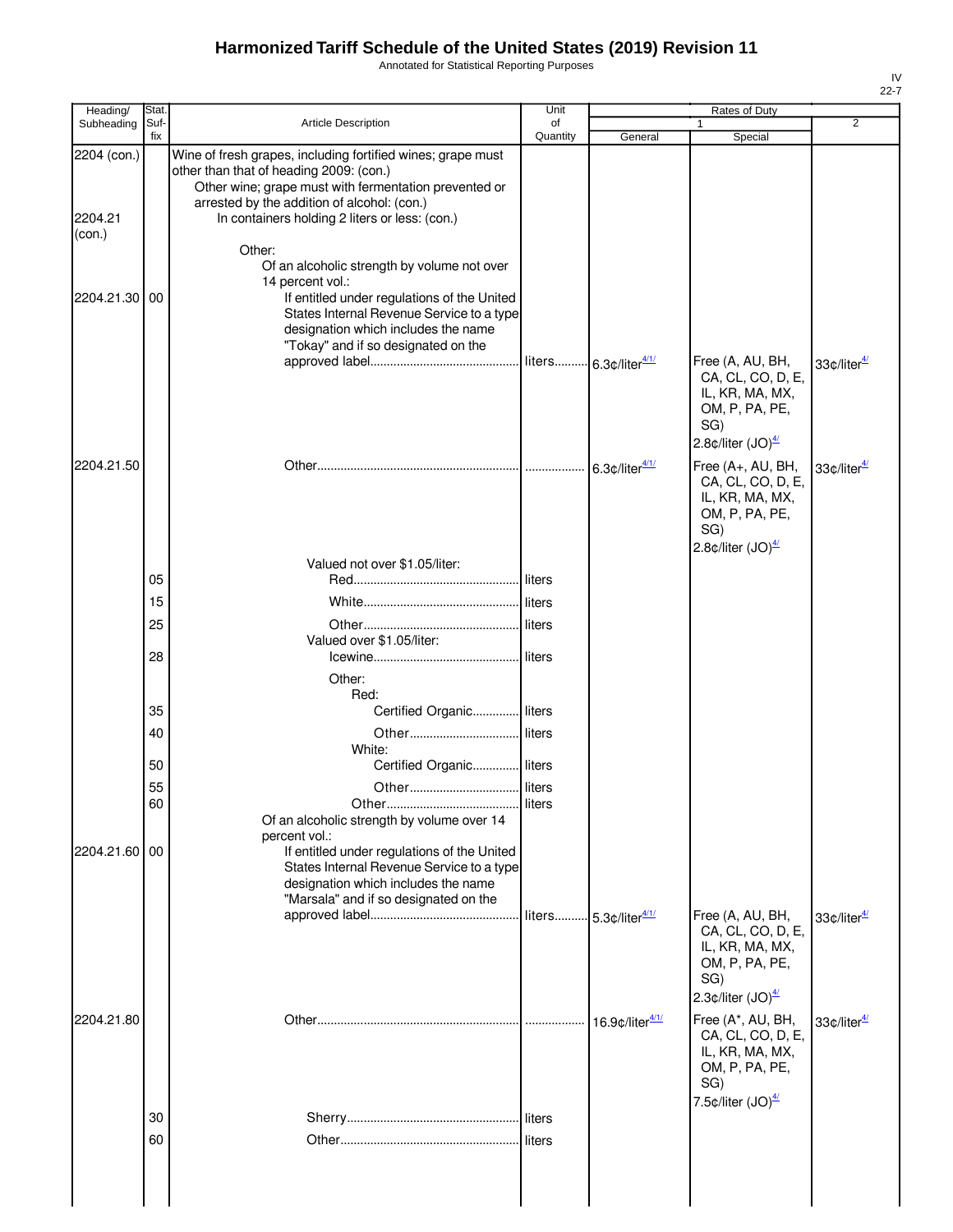Annotated for Statistical Reporting Purposes

| Heading/               | Stat.       |                                                                                                                                                                                                                                                                                                                                                | Unit                           |                                           | Rates of Duty                                                                                                                                     |                          |
|------------------------|-------------|------------------------------------------------------------------------------------------------------------------------------------------------------------------------------------------------------------------------------------------------------------------------------------------------------------------------------------------------|--------------------------------|-------------------------------------------|---------------------------------------------------------------------------------------------------------------------------------------------------|--------------------------|
| Subheading             | Suf-<br>fix | <b>Article Description</b>                                                                                                                                                                                                                                                                                                                     | of<br>Quantity                 | General                                   | Special                                                                                                                                           | $\overline{2}$           |
| 2204 (con.)<br>2204.22 |             | Wine of fresh grapes, including fortified wines; grape must<br>other than that of heading 2009: (con.)<br>Other wine; grape must with fermentation prevented or<br>arrested by the addition of alcohol: (con.)<br>In containers holding more than 2 liters but not more<br>than 10 liters:<br>In containers holding more than 2 liters but not |                                |                                           |                                                                                                                                                   |                          |
| 2204.22.20             |             | more than 4 liters:<br>Of an alcoholic strength by volume not over                                                                                                                                                                                                                                                                             |                                | 8.4 $\text{\degree}$ /liter $\frac{4}{3}$ | Free (A+, AU, BH,<br>CA, CL, CO, D, E,<br>IL, KR, MA, MX,<br>OM, P, PA, PE,<br>SG)<br>3.7 $\text{\textdegree}$ /liter (JO) $\frac{4}{2}$          | 33¢/liter <sup>4/</sup>  |
|                        |             | Valued not over \$1.05/liter:                                                                                                                                                                                                                                                                                                                  |                                |                                           |                                                                                                                                                   |                          |
|                        | 05          |                                                                                                                                                                                                                                                                                                                                                | l liters                       |                                           |                                                                                                                                                   |                          |
|                        | 15          |                                                                                                                                                                                                                                                                                                                                                |                                |                                           |                                                                                                                                                   |                          |
|                        | 25          |                                                                                                                                                                                                                                                                                                                                                | liters                         |                                           |                                                                                                                                                   |                          |
|                        | 30          | Valued over \$1.05/liter:                                                                                                                                                                                                                                                                                                                      |                                |                                           |                                                                                                                                                   |                          |
|                        |             |                                                                                                                                                                                                                                                                                                                                                |                                |                                           |                                                                                                                                                   |                          |
|                        | 45          |                                                                                                                                                                                                                                                                                                                                                |                                |                                           |                                                                                                                                                   |                          |
| 2204.22.40             | 60<br>00    | Of an alcoholic strength by volume over 14                                                                                                                                                                                                                                                                                                     |                                |                                           |                                                                                                                                                   |                          |
|                        |             |                                                                                                                                                                                                                                                                                                                                                | liters                         | 22.4¢/liter <sup>4/</sup>                 | Free (A+, AU, BH,<br>CA, CL, CO, D, E,<br>IL, KR, MA, MX,<br>OM, P, PA, PE,<br>SG)<br>9.9 $\phi$ /liter (JO) $\frac{4}{2}$                        | 33¢/liter <sup>4/</sup>  |
|                        |             | In containers holding over 4 liters but not over 10                                                                                                                                                                                                                                                                                            |                                |                                           |                                                                                                                                                   |                          |
|                        |             | liters:                                                                                                                                                                                                                                                                                                                                        |                                |                                           |                                                                                                                                                   |                          |
| 2204.22.60 00          |             | Of an alcoholic strength by volume not over                                                                                                                                                                                                                                                                                                    |                                |                                           | Free (A+, AU, BH,<br>CA, CL, CO, D, E,<br>IL, KR, MA, MX,<br>OM, P, PA, PE,<br>SG)<br>6.2 $\text{\textdegree}$ /liter $\text{(JO)}^{\frac{4}{2}}$ | 33¢/liter <sup>4/</sup>  |
| 2204.22.80 00          |             | Of an alcoholic strength by volume over 14                                                                                                                                                                                                                                                                                                     |                                |                                           |                                                                                                                                                   |                          |
|                        |             |                                                                                                                                                                                                                                                                                                                                                |                                | liters 22.4¢/liter <sup>4/</sup>          | Free (A+, AU, BH,<br>CA, CL, CO, D, E,<br>IL, KR, MA, MX,<br>OM, P, PA, PE,<br>SG)<br>9.9 $\phi$ /liter (JO) $\frac{4}{2}$                        | 33¢/liter <sup>4/1</sup> |
| 2204.29<br>2204.29.61  | 00          | Other:<br>Of an alcoholic strength by volume not over 14                                                                                                                                                                                                                                                                                       |                                |                                           |                                                                                                                                                   |                          |
|                        |             |                                                                                                                                                                                                                                                                                                                                                | liters 14¢/liter <sup>4/</sup> |                                           | Free (A+, AU, BH,<br>CA, CL, CO, D, E,<br>IL, KR, MA, MX,<br>OM, P, PA, PE,<br>SG)<br>6.2 $\text{c/liter}$ (JO) $\frac{47}{1}$                    | 33¢/liter <sup>4/1</sup> |
| 2204.29.81             | 00          | Of an alcoholic strength by volume over 14 percent                                                                                                                                                                                                                                                                                             |                                | liters 22.4¢/liter <sup>4/</sup>          | Free (A+, AU, BH,<br>CA, CL, CO, D, E,<br>IL, KR, MA, MX,<br>OM, P, PA, PE,<br>SG)<br>9.9 $\phi$ /liter (JO) $\frac{47}{2}$                       | 33¢/liter <sup>4/</sup>  |
|                        |             |                                                                                                                                                                                                                                                                                                                                                |                                |                                           |                                                                                                                                                   |                          |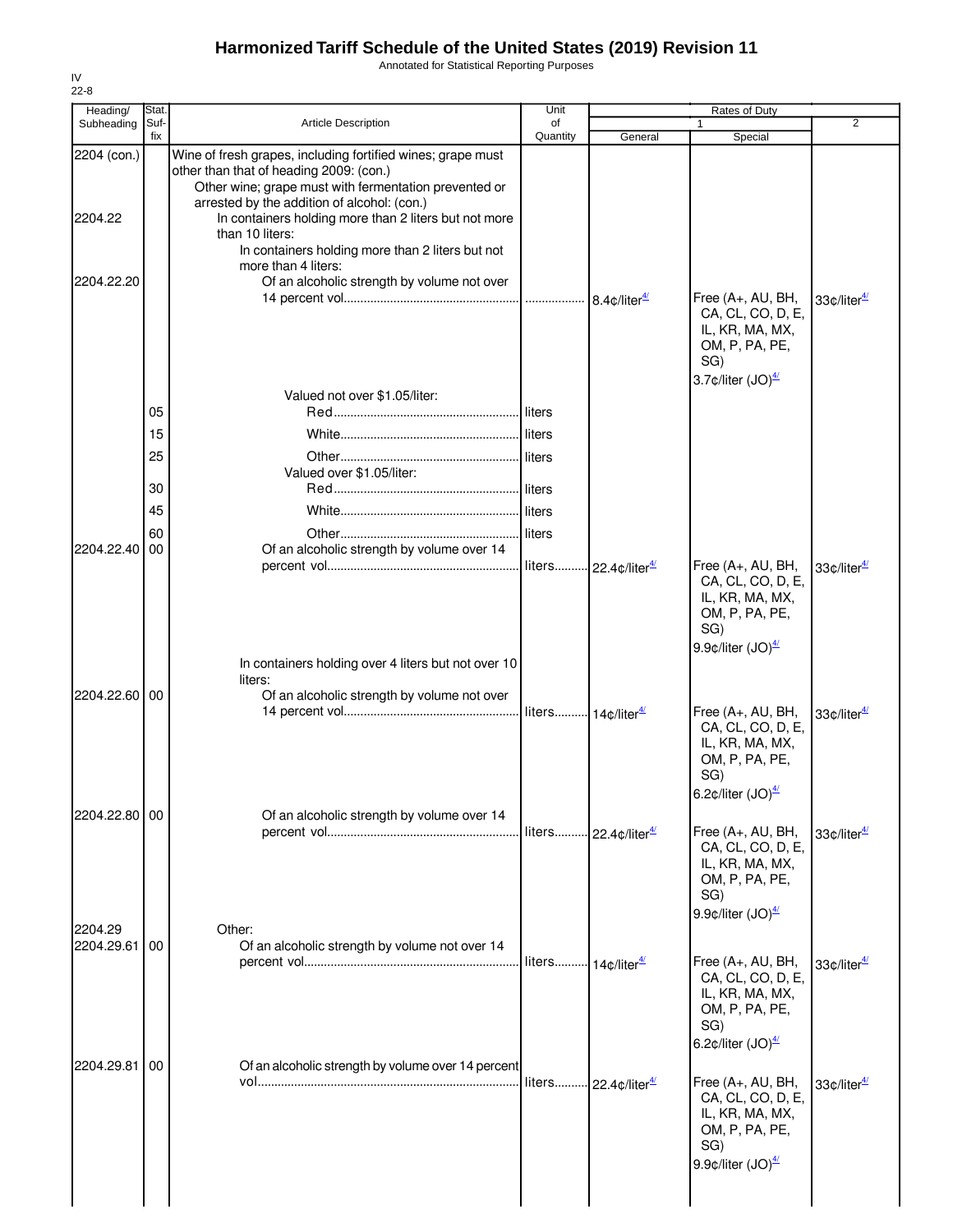Annotated for Statistical Reporting Purposes

| Heading/        | Stat.       |                                                                                                                                    | Unit                            |                                                         | Rates of Duty                                                                                                                                                                                     |                                                       |
|-----------------|-------------|------------------------------------------------------------------------------------------------------------------------------------|---------------------------------|---------------------------------------------------------|---------------------------------------------------------------------------------------------------------------------------------------------------------------------------------------------------|-------------------------------------------------------|
| Subheading      | Suf-<br>fix | Article Description                                                                                                                | of<br>Quantity                  | General                                                 | 1<br>Special                                                                                                                                                                                      | $\overline{2}$                                        |
| 2204 (con.)     |             | Wine of fresh grapes, including fortified wines; grape must<br>other than that of heading 2009: (con.)                             |                                 |                                                         |                                                                                                                                                                                                   |                                                       |
| 2204.30.00 00   |             |                                                                                                                                    | liters<br>pf.liters             | $4.4$ ¢/liter +<br>31.4 $\phi$ /pf. liter $\frac{4}{3}$ | Free (A+, AU, BH,<br>CA, CL, CO, D, E,<br>IL, KR, MA, MX,<br>OM, P, PA, PE,<br>SG)                                                                                                                | $18.5$ ¢/liter +<br>\$1.32/pf.<br>liter $\frac{4}{3}$ |
|                 |             |                                                                                                                                    |                                 |                                                         | 1.9¢/liter + 13.9¢/pf.<br>liter $(JO)^{4/2}$                                                                                                                                                      |                                                       |
| 2205<br>2205.10 |             | Vermouth and other wine of fresh grapes flavored with plants<br>or aromatic substances:<br>In containers holding 2 liters or less: |                                 |                                                         |                                                                                                                                                                                                   |                                                       |
| 2205.10.30 00   |             |                                                                                                                                    | liters 3.5¢/liter4/             |                                                         | Free (A, AU, BH,<br>CA, CL, CO, D, E,<br>IL, KR, MA, MX,<br>OM, P, PA, PE,<br>SG)                                                                                                                 | 33 $\phi$ / liter $\frac{47}{1}$                      |
|                 |             |                                                                                                                                    |                                 |                                                         | 1.5 $\text{\textdegree}$ /liter (JO) $\frac{4}{2}$                                                                                                                                                |                                                       |
| 2205.10.60 00   |             |                                                                                                                                    |                                 |                                                         | Free (A, AU, BH,<br>CA, CL, CO, D, E,<br>IL, KR, MA, MX,<br>OM, P, PA, PE,<br>SG)<br>1.8 $\text{\textdegree}$ /liter (JO) $\frac{4}{2}$                                                           | 33¢/liter <sup>4/1</sup>                              |
| 2205.90         |             | Other:                                                                                                                             |                                 |                                                         |                                                                                                                                                                                                   |                                                       |
| 2205.90.20 00   |             | Vermouth:<br>In containers each holding over 2 liters but not over                                                                 |                                 |                                                         |                                                                                                                                                                                                   |                                                       |
|                 |             |                                                                                                                                    | liters 3.5¢/liter4/             |                                                         | Free (A, AU, BH,<br>CA, CL, CO, D, E,<br>IL, KR, MA, MX,<br>OM, P, PA, PE,<br>SG)                                                                                                                 | 33¢/liter <sup>4/</sup>                               |
| 2205.90.40 00   |             | In containers each holding over 4 liters  liters  3.8¢/liter <sup>4/</sup>                                                         |                                 |                                                         | 1.5 $\text{c/liter}$ (JO) $\frac{47}{1}$<br>Free (A+, AU, BH,<br>CA, CL, CO, D, E,<br>IL, KR, MA, MX,<br>OM, P, PA, PE,                                                                           | 33¢/liter <sup>4/</sup>                               |
| 2205.90.60 00   |             |                                                                                                                                    | liters 4.2¢/liter <sup>4/</sup> |                                                         | SG)<br>1.6 $\text{\textdegree}$ /liter $\text{(JO)}^{\frac{4}{}}$<br>Free (A, AU, BH,<br>CA, CL, CO, D, E,<br>IL, KR, MA, MX,<br>OM, P, PA, PE,<br>SG)<br>1.8 $\text{c/liter}$ (JO) $\frac{4}{2}$ | 33¢/liter <sup>4/</sup>                               |
|                 |             |                                                                                                                                    |                                 |                                                         |                                                                                                                                                                                                   |                                                       |
|                 |             |                                                                                                                                    |                                 |                                                         |                                                                                                                                                                                                   |                                                       |
|                 |             |                                                                                                                                    |                                 |                                                         |                                                                                                                                                                                                   |                                                       |
|                 |             |                                                                                                                                    |                                 |                                                         |                                                                                                                                                                                                   |                                                       |
|                 |             |                                                                                                                                    |                                 |                                                         |                                                                                                                                                                                                   |                                                       |
|                 |             |                                                                                                                                    |                                 |                                                         |                                                                                                                                                                                                   |                                                       |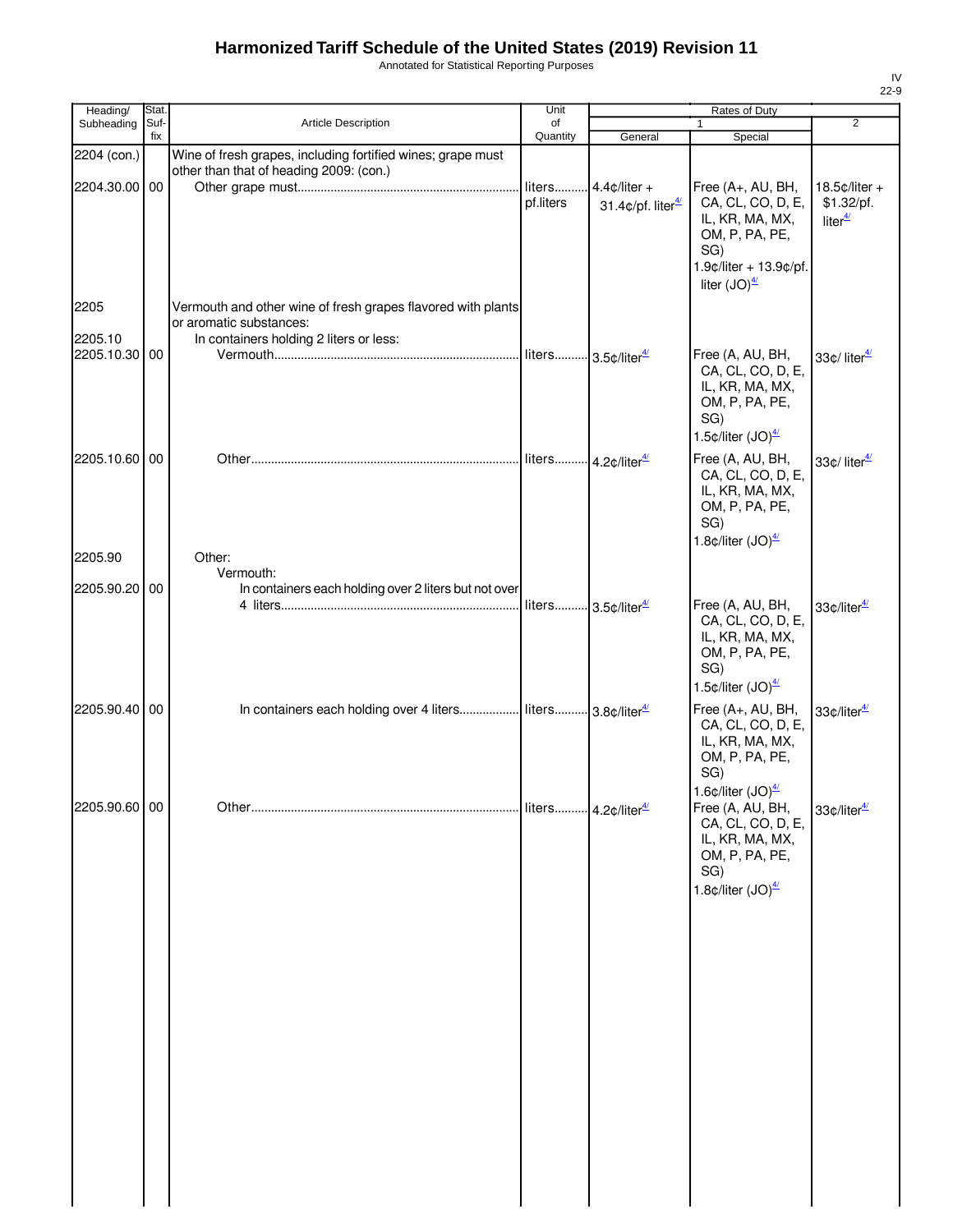Annotated for Statistical Reporting Purposes

| Heading/              | Stat.          |                                                                                                                                                                                                                   | Unit                            |                                                                                              | Rates of Duty                                                                                                                                                            |                                                                                        |
|-----------------------|----------------|-------------------------------------------------------------------------------------------------------------------------------------------------------------------------------------------------------------------|---------------------------------|----------------------------------------------------------------------------------------------|--------------------------------------------------------------------------------------------------------------------------------------------------------------------------|----------------------------------------------------------------------------------------|
| Subheading            | Suf-<br>fix    | <b>Article Description</b>                                                                                                                                                                                        | of<br>Quantity                  | General                                                                                      | $\mathbf{1}$<br>Special                                                                                                                                                  | $\overline{2}$                                                                         |
| 2206.00<br>2206.00.15 |                | Other fermented beverages (for example, cider, perry, mead,<br>sakè); mixtures of fermented beverages and mixtures of<br>fermented beverages and non-alcoholic beverages, not<br>elsewhere specified or included: |                                 |                                                                                              | Free (A, AU, BH,<br>CA, CL, CO, D, E,<br>IL, KR, MA, MX,<br>OM, P, PA, PE,<br>SG)<br>0.1 $\text{c/liter}$ (JO) $\frac{5}{2}$                                             | 1.3¢/liter <sup>5/</sup>                                                               |
| 2206.00.30            | 10<br>20<br>00 | Hard cider as described in statistical note 3 to this                                                                                                                                                             | liters<br>liters<br>pf.liters   | $3.1 \text{ } \phi$ /liter +<br>22.1¢/pf. liter on<br>ethyl alcohol<br>content <sup>5/</sup> | Free (A+, AU, BH,<br>CA, CL, CO, D, E,<br>IL, KR, MA, MX,<br>OM, P, PA, PE,<br>SG)<br>$1.3$ ¢/liter + 9.8¢/pf.<br>liter on ethyl alcohol<br>content $(JO)^{\frac{5}{2}}$ | 18.5 $¢$ / liter +<br>\$1.32/pf. liter<br>on ethyl<br>alcohol<br>content <sup>5/</sup> |
| 2206.00.45            | 00             |                                                                                                                                                                                                                   | liters 3¢/liter <sup>5/1/</sup> |                                                                                              | Free (A, AU, BH,<br>CA, CL, CO, D, E,<br>IL, KR, MA, MX,<br>OM, P, PA, PE,<br>SG)<br>1.3 $\text{\textdegree}$ /liter (JO) $\frac{5}{2}$                                  | 33¢/liter <sup>5/1</sup>                                                               |
| 2206.00.60 00         |                | Other:                                                                                                                                                                                                            |                                 | liters 13.9¢/liter <sup>5/</sup>                                                             | Free (A+, AU, BH,<br>CA, CL, CO, D, E,<br>IL, KR, MA, MX,<br>OM, P, PA, PE,<br>SG)<br>6.1 $\text{\textdegree}$ /liter (JO) $\frac{5}{2}$                                 | \$1.59/liter <sup>5/</sup>                                                             |
| 2206.00.90 00         |                |                                                                                                                                                                                                                   |                                 |                                                                                              | Free (A*, AU, BH,<br>CA, CL, CO, D, E,<br>IL, KR, MA, MX,<br>OM, P, PA, PE,<br>SG)<br>1.8 $\text{\textdegree}$ /liter (JO) $\frac{5}{2}$                                 | 33¢/liter <sup>5/1</sup>                                                               |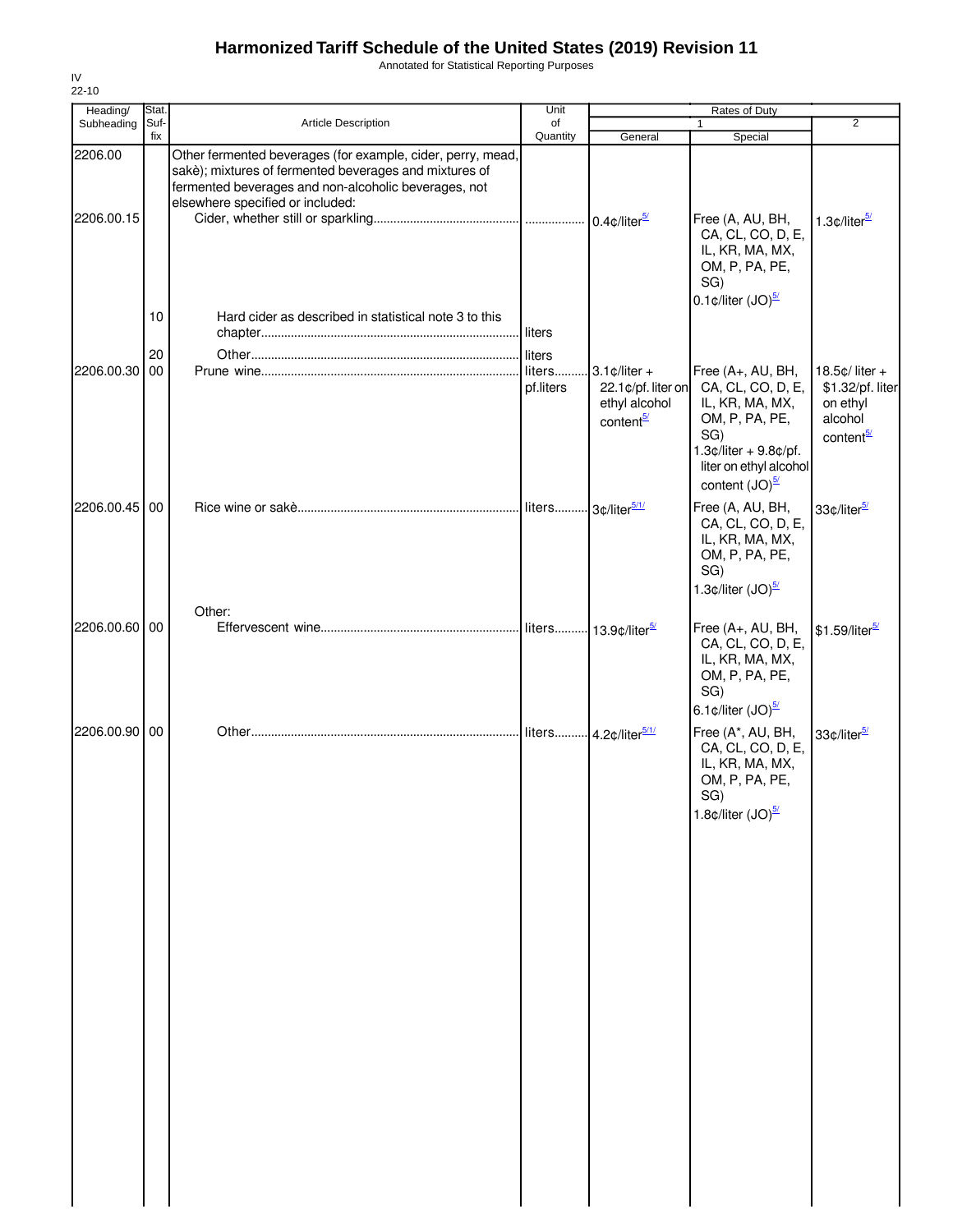Annotated for Statistical Reporting Purposes

| Heading/                         | Stat.       |                                                                                                                                                                                                                                                                | Unit                         |                         | Rates of Duty                                                                                                                           |                                |
|----------------------------------|-------------|----------------------------------------------------------------------------------------------------------------------------------------------------------------------------------------------------------------------------------------------------------------|------------------------------|-------------------------|-----------------------------------------------------------------------------------------------------------------------------------------|--------------------------------|
| Subheading                       | Suf-<br>fix | <b>Article Description</b>                                                                                                                                                                                                                                     | of<br>Quantity               | General                 | 1<br>Special                                                                                                                            | $\overline{2}$                 |
| 2207<br>2207.10<br>2207.10.30 00 |             | Undenatured ethyl alcohol of an alcoholic strength by volume<br>of 80 percent vol. or higher; ethyl alcohol and other spirits,<br>denatured, of any strength:<br>Undenatured ethyl alcohol of an alcoholic strength by<br>volume of 80 percent vol. or higher: |                              |                         | Free (A*, BH, CA,                                                                                                                       | \$1.32/pf. liter <sup>5/</sup> |
|                                  |             |                                                                                                                                                                                                                                                                |                              |                         | CL, CO, D, E, IL,<br>JO, KR, MA, MX,<br>OM, P, PA, PE,<br>SG)<br>3¢/pf. liter (AU) <sup>5/</sup>                                        |                                |
| 2207.10.60                       |             |                                                                                                                                                                                                                                                                |                              | $2.5\%$ <sup>5/1/</sup> | Free (A+, AU, BH,<br>CA, CL, CO, D, E,<br>IL, JO, KR, MA,<br>MX, OM, P, PE,<br>SG)<br>See 9822.09.22-<br>9822.09.24 (PA) <sup>5/2</sup> | $20\%$ <sup>5/</sup>           |
|                                  | 10          |                                                                                                                                                                                                                                                                |                              |                         |                                                                                                                                         |                                |
|                                  | 90          |                                                                                                                                                                                                                                                                |                              |                         |                                                                                                                                         |                                |
| 2207.20.00                       |             | Ethyl alcohol and other spirits, denatured, of any                                                                                                                                                                                                             |                              | $1.9\%$ <sup>5/6/</sup> | Free (A+, AU, BH,<br>CA, CL, CO, D, E,<br>IL, JO, KR, MA,<br>MX, OM, P, PE,<br>SG)<br>See 9822.09.22-<br>9822.09.24 (PA) <sup>5/6</sup> | 20% 5/6/                       |
|                                  | 10          |                                                                                                                                                                                                                                                                |                              |                         |                                                                                                                                         |                                |
|                                  | 90          |                                                                                                                                                                                                                                                                |                              |                         |                                                                                                                                         |                                |
| 2208                             |             | Undenatured ethyl alcohol of an alcoholic strength by volume<br>of less than 80 percent vol.; spirits, liqueurs and other spirituous<br>beverages:                                                                                                             |                              |                         |                                                                                                                                         |                                |
| 2208.20<br>2208.20.10 00         |             | Spirits obtained by distilling grape wine or grape marc<br>(grape brandy):                                                                                                                                                                                     | pf.liters Free <sup>5/</sup> |                         |                                                                                                                                         | \$1.78/pf. liter <sup>5</sup>  |
|                                  |             | Other:                                                                                                                                                                                                                                                         |                              |                         |                                                                                                                                         |                                |
|                                  |             | In containers each holding not over 4 liters:                                                                                                                                                                                                                  |                              |                         |                                                                                                                                         |                                |
| 2208.20.20 00                    |             |                                                                                                                                                                                                                                                                |                              |                         |                                                                                                                                         | \$2.35/pf. liter <sup>5/</sup> |
| 2208.20.30 00                    |             | Valued over \$2.38 but not over \$3.43/liter pf.liters Free <sup>5/</sup>                                                                                                                                                                                      |                              |                         |                                                                                                                                         | \$2.35/pf. liter <sup>5/</sup> |
| 2208.20.40 00                    |             |                                                                                                                                                                                                                                                                | pf.liters Free <sup>5/</sup> |                         |                                                                                                                                         | \$2.35/pf. liter <sup>5/</sup> |
| 2208.20.50 00                    |             | In containers each holding over 4 liters:                                                                                                                                                                                                                      | pf.liters Free <sup>5/</sup> |                         |                                                                                                                                         | \$1.32/pf. liter <sup>5/</sup> |
| 2208.20.60 00                    |             |                                                                                                                                                                                                                                                                | pf.liters Free <sup>5/</sup> |                         |                                                                                                                                         | \$1.32/pf. liter <sup>5/</sup> |
|                                  |             |                                                                                                                                                                                                                                                                |                              |                         |                                                                                                                                         |                                |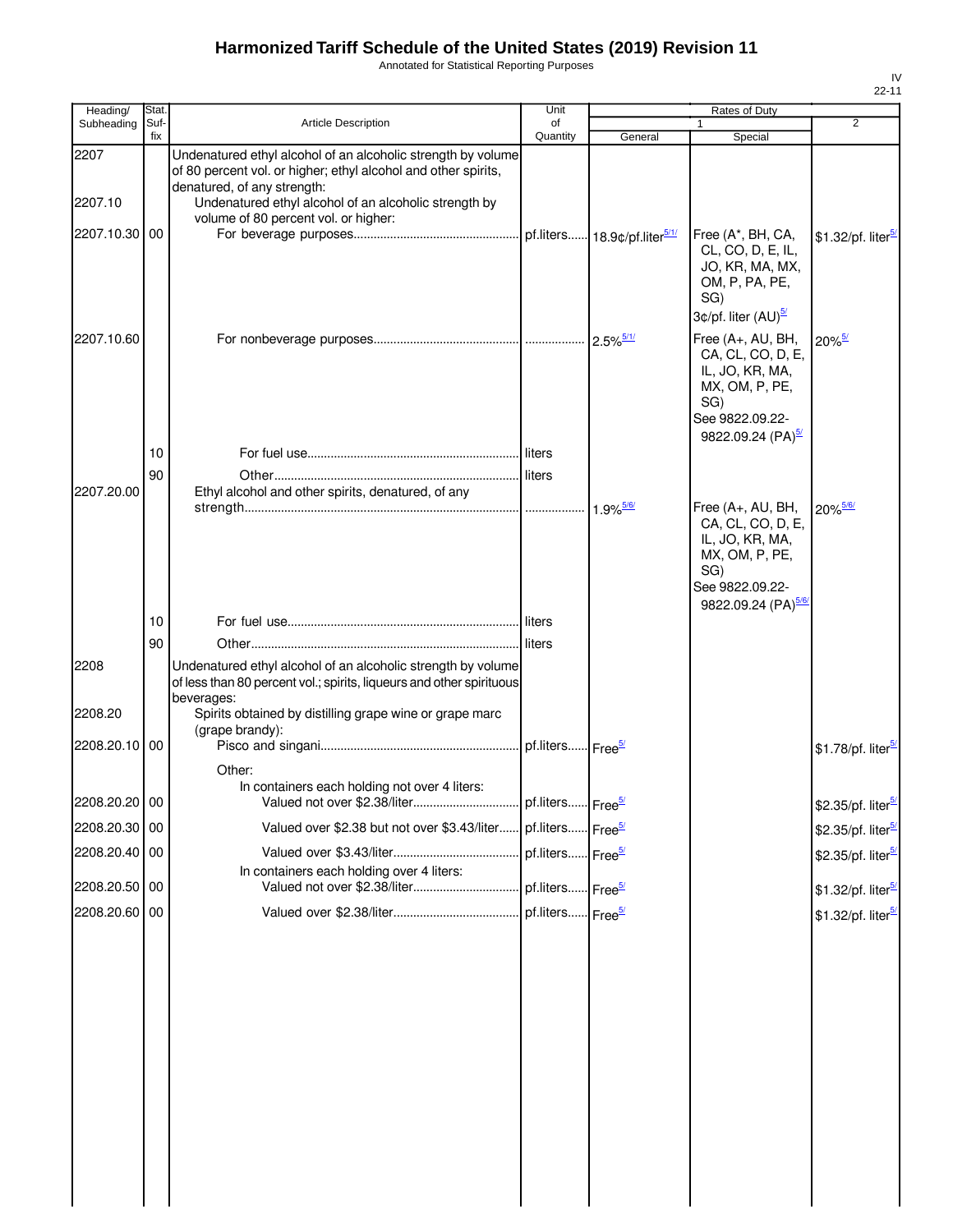Annotated for Statistical Reporting Purposes

| Heading/               | Stat.       |                                                                                                                                                                        | Unit           |                                        | Rates of Duty                                                                                                                                                                                     |                                 |
|------------------------|-------------|------------------------------------------------------------------------------------------------------------------------------------------------------------------------|----------------|----------------------------------------|---------------------------------------------------------------------------------------------------------------------------------------------------------------------------------------------------|---------------------------------|
| Subheading             | Suf-<br>fix | <b>Article Description</b>                                                                                                                                             | of<br>Quantity | General                                | $\mathbf{1}$<br>Special                                                                                                                                                                           | $\overline{2}$                  |
| 2208 (con.)<br>2208.30 |             | Undenatured ethyl alcohol of an alcoholic strength by volume<br>of less than 80 percent vol.; spirits, liqueurs and other spirituous<br>beverages: (con.)<br>Whiskies: |                |                                        |                                                                                                                                                                                                   |                                 |
| 2208.30.30             | 30          | In containers each holding not over 4 liters pf.liters                                                                                                                 |                | Free <sup>5/</sup>                     |                                                                                                                                                                                                   | \$1.99/pf. liter <sup>5/</sup>  |
| 2208.30.60             | 60          |                                                                                                                                                                        |                | Free <sup>5/</sup>                     |                                                                                                                                                                                                   | \$2.04/pf. liter <sup>5/</sup>  |
|                        | 20          | Bourbon:<br>In containers each holding not over 4 liters pf.liters                                                                                                     |                |                                        |                                                                                                                                                                                                   |                                 |
|                        | 40          | In containers each holding over 4 liters pf.liters<br>Other:                                                                                                           |                |                                        |                                                                                                                                                                                                   |                                 |
|                        | 55          | In containers each holding not over 4 liters:                                                                                                                          | pf.liters      |                                        |                                                                                                                                                                                                   |                                 |
|                        | 65          |                                                                                                                                                                        | pf.liters      |                                        |                                                                                                                                                                                                   |                                 |
|                        |             | In containers each holding over 4 liters:                                                                                                                              |                |                                        |                                                                                                                                                                                                   |                                 |
|                        | 75          |                                                                                                                                                                        |                |                                        |                                                                                                                                                                                                   |                                 |
|                        | 85          |                                                                                                                                                                        | pf.liters      |                                        |                                                                                                                                                                                                   |                                 |
| 2208.40                |             | Rum and other spirits obtained by distilling fermented<br>sugar-cane products:<br>In containers each holding not over 4 liters:                                        |                |                                        |                                                                                                                                                                                                   |                                 |
| 2208.40.20 00          |             | Valued not over \$3 per proof liter                                                                                                                                    |                | pf.liters 23.7¢/pf.liter <sup>71</sup> | Free (A+, BH, CA,<br>CL, D, E, IL, KR,<br>MX, OM, P, PA,<br>PE, SG)<br>1.6¢/pf. liter (MA)<br>3.7¢/pf. liter (AU)<br>10.5¢/pf. liter (JO)<br>11¢/pf. liter $(CO)^{\frac{7}{2}}$                   | \$1.32/pf. liter $\frac{7}{2}$  |
| 2208.40.40 00          |             |                                                                                                                                                                        |                |                                        |                                                                                                                                                                                                   | \$1.32/pf. liter <sup>77</sup>  |
| 2208.40.60 00          |             | In containers each holding over 4 liters:                                                                                                                              |                |                                        |                                                                                                                                                                                                   |                                 |
|                        |             |                                                                                                                                                                        |                |                                        | Free (A+, BH, CA,<br>CL, D, E, IL, KR,<br>MX, OM, P, PA,<br>SG)<br>1.6¢/pf. liter (MA)<br>3.7¢/pf. liter (AU)<br>6.3¢/pf. liter (PE)<br>10.5¢/pf.liter (JO)<br>11¢/pf. liter $(CO)^{\frac{7}{2}}$ | \$1.32/pf. liter <sup>7</sup>   |
| 2208.40.80 00          |             |                                                                                                                                                                        |                |                                        |                                                                                                                                                                                                   | \$1.32/pf. liter <sup>77</sup>  |
| 2208.50.00             |             |                                                                                                                                                                        |                | Free <sup>71</sup>                     |                                                                                                                                                                                                   | \$1.99/pf. liter <sup>77</sup>  |
|                        | 30          |                                                                                                                                                                        |                |                                        |                                                                                                                                                                                                   |                                 |
| 2208.60                | 60          | Vodka:<br>In containers each holding not over 4 liters:                                                                                                                |                |                                        |                                                                                                                                                                                                   |                                 |
| 2208.60.10 00          |             |                                                                                                                                                                        |                | Free $\frac{77}{2}$                    |                                                                                                                                                                                                   | \$1.78/pf. liter <sup>7</sup>   |
| 2208.60.20             | 00          |                                                                                                                                                                        | pf.liters      | $Free^{\mathbb{Z}}$                    |                                                                                                                                                                                                   | \$1.78/pf. liter $\frac{7}{2}$  |
| 2208.60.50             | 00          |                                                                                                                                                                        |                | $Free^{\frac{7}{2}}$                   |                                                                                                                                                                                                   | \$1.32/pf. liter <sup>7/1</sup> |
| 2208.70.00             |             |                                                                                                                                                                        |                | $Free^{\mathbb{Z}}$                    |                                                                                                                                                                                                   | \$3.08/pf. liter <sup>71</sup>  |
|                        | 30          |                                                                                                                                                                        |                |                                        |                                                                                                                                                                                                   |                                 |
|                        | 60          |                                                                                                                                                                        |                |                                        |                                                                                                                                                                                                   |                                 |
|                        |             |                                                                                                                                                                        |                |                                        |                                                                                                                                                                                                   |                                 |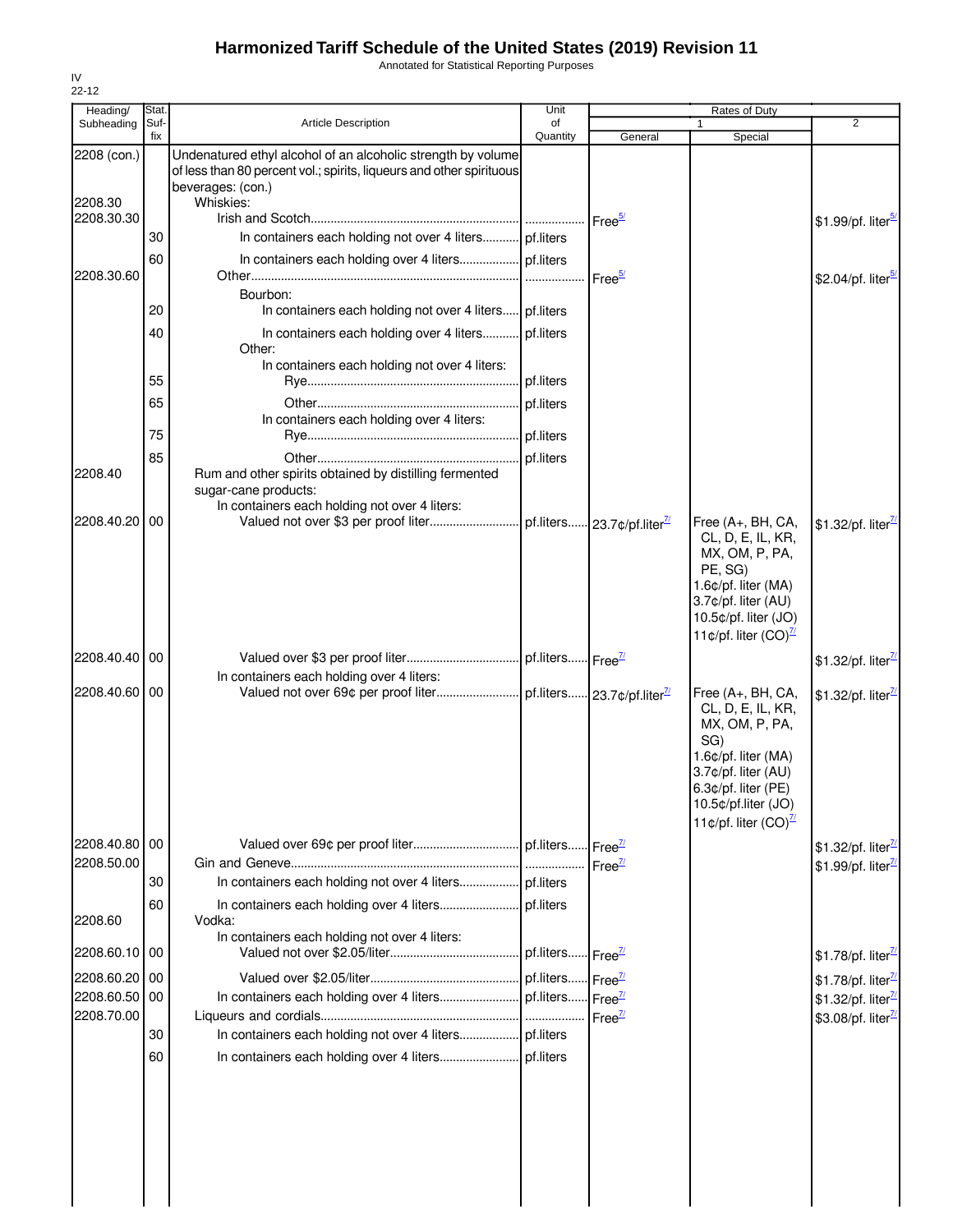Annotated for Statistical Reporting Purposes

| Heading/                 | Stat.       |                                                                                                                                                           | Unit                         |                                        | Rates of Duty                                                                                      |                                                                   |
|--------------------------|-------------|-----------------------------------------------------------------------------------------------------------------------------------------------------------|------------------------------|----------------------------------------|----------------------------------------------------------------------------------------------------|-------------------------------------------------------------------|
| Subheading               | Suf-<br>fix | <b>Article Description</b>                                                                                                                                | of<br>Quantity               | General                                | 1<br>Special                                                                                       | $\overline{2}$                                                    |
| 2208 (con.)              |             | Undenatured ethyl alcohol of an alcoholic strength by volume<br>of less than 80 percent vol.; spirits, liqueurs and other spirituous<br>beverages: (con.) |                              |                                        |                                                                                                    |                                                                   |
| 2208.90<br>2208.90.01    | 00          | Other:                                                                                                                                                    | pf.liters Free <sup>7/</sup> |                                        |                                                                                                    | \$1.99/pf. liter <sup>77</sup>                                    |
| 2208.90.05 00            |             | Bitters:                                                                                                                                                  |                              |                                        |                                                                                                    | \$1.32/pf. liter $\frac{\pi}{2}$                                  |
| 2208.90.10               | 00          | Brandy:                                                                                                                                                   |                              |                                        |                                                                                                    | \$1.32/pf. liter <sup>7/1</sup>                                   |
| 2208.90.12 00            |             | Slivovitz:<br>Valued not over \$3.43/liter:<br>In containers each holding not over 4                                                                      | pf.liters Free <sup>71</sup> |                                        |                                                                                                    | \$2.35/pf. liter <sup>71</sup>                                    |
|                          |             |                                                                                                                                                           |                              |                                        |                                                                                                    |                                                                   |
| 2208.90.14 00            |             | In containers each holding over 4 liters                                                                                                                  | pf.liters Free <sup>7/</sup> |                                        |                                                                                                    | \$1.32/pf. liter <sup>7/1</sup>                                   |
| 2208.90.15               | 00          |                                                                                                                                                           | pf.liters Free <sup>7/</sup> |                                        |                                                                                                    | \$2.35/pf. liter <sup>7/2</sup>                                   |
| 2208.90.20 00            |             | Other:<br>In containers each holding not over 4 liters:<br>Valued not over \$2.38/liter                                                                   | pf.liters Free <sup>71</sup> |                                        |                                                                                                    | \$2.35/pf. liter <sup>71</sup>                                    |
| 2208.90.25               | 00          | Valued over \$2.38 but not over                                                                                                                           | pf.liters Free <sup>71</sup> |                                        |                                                                                                    | \$2.35/pf. liter <sup>77</sup>                                    |
| 2208.90.30 00            |             |                                                                                                                                                           |                              |                                        |                                                                                                    |                                                                   |
| 2208.90.35               | 00          | In containers each holding over 4 liters:                                                                                                                 |                              |                                        |                                                                                                    | \$2.35/pf. liter <sup>7/2</sup>                                   |
|                          |             |                                                                                                                                                           |                              |                                        |                                                                                                    | \$1.32/pf. liter $\frac{\pi}{2}$                                  |
| 2208.90.40<br>2208.90.46 | 00          |                                                                                                                                                           | pf.liters Free <sup>7/</sup> |                                        |                                                                                                    | \$1.32/pf. liter <sup>7/</sup><br>\$3.08/pf. liter <sup>7/2</sup> |
|                          | 30          | In containers each holding not over 4 liters pf.liters                                                                                                    |                              |                                        |                                                                                                    |                                                                   |
|                          | 60          | In containers each holding over 4 liters pf.liters<br>Tequila:                                                                                            |                              |                                        |                                                                                                    |                                                                   |
| 2208.90.50 00            |             | In containers each holding not over 4 liters pf.liters Free <sup>71</sup>                                                                                 |                              |                                        |                                                                                                    | \$1.68/pf. liter $\frac{\pi}{2}$                                  |
| 2208.90.55               | 00          |                                                                                                                                                           |                              |                                        |                                                                                                    | \$1.32/pf. liter <sup>7/</sup>                                    |
| 2208.90.71               | 00          | Imitations of brandy and other spirituous beverages pf.liters Free <sup>11</sup>                                                                          |                              |                                        |                                                                                                    | \$2.35/pf. liter <sup>7/</sup>                                    |
|                          |             | Other:<br>Spirits:                                                                                                                                        |                              |                                        |                                                                                                    |                                                                   |
| 2208.90.72 00            |             | Mezcal in containers each holding not over 4<br>liters.                                                                                                   | pf.liters Free <sup>71</sup> |                                        |                                                                                                    | \$1.78/pf. liter <sup>7/</sup>                                    |
| 2208.90.75 00            |             |                                                                                                                                                           | pf.liters Free <sup>11</sup> |                                        |                                                                                                    | \$1.78/pf. liter <sup>7/</sup>                                    |
| 2208.90.80 00            |             |                                                                                                                                                           |                              | pf.liters 21.1¢/pf.liter <sup>7/</sup> | Free (A, AU, BH,                                                                                   | \$4.05/pf. liter <sup>7/</sup>                                    |
|                          |             |                                                                                                                                                           |                              |                                        | CA, CL, CO, D, E,<br>IL, KR, MA, MX,<br>OM, P, PA, PE,<br>SG)<br>9.3¢/pf.liter $(JO)^{\mathbb{Z}}$ |                                                                   |
| 2209.00.00               | 00          | Vinegar and substitutes for vinegar obtained from acetic                                                                                                  | pf.liters<br>liters          | $0.5$ ¢/pf.liter $\frac{1}{2}$         | Free (A*, AU, BH,<br>CA, CL, CO, D, E,<br>IL, JO, KR, MA,<br>MX, OM, P, PA,<br>PE, SG)             | 2.1¢/pf.liter                                                     |
|                          |             |                                                                                                                                                           |                              |                                        |                                                                                                    |                                                                   |